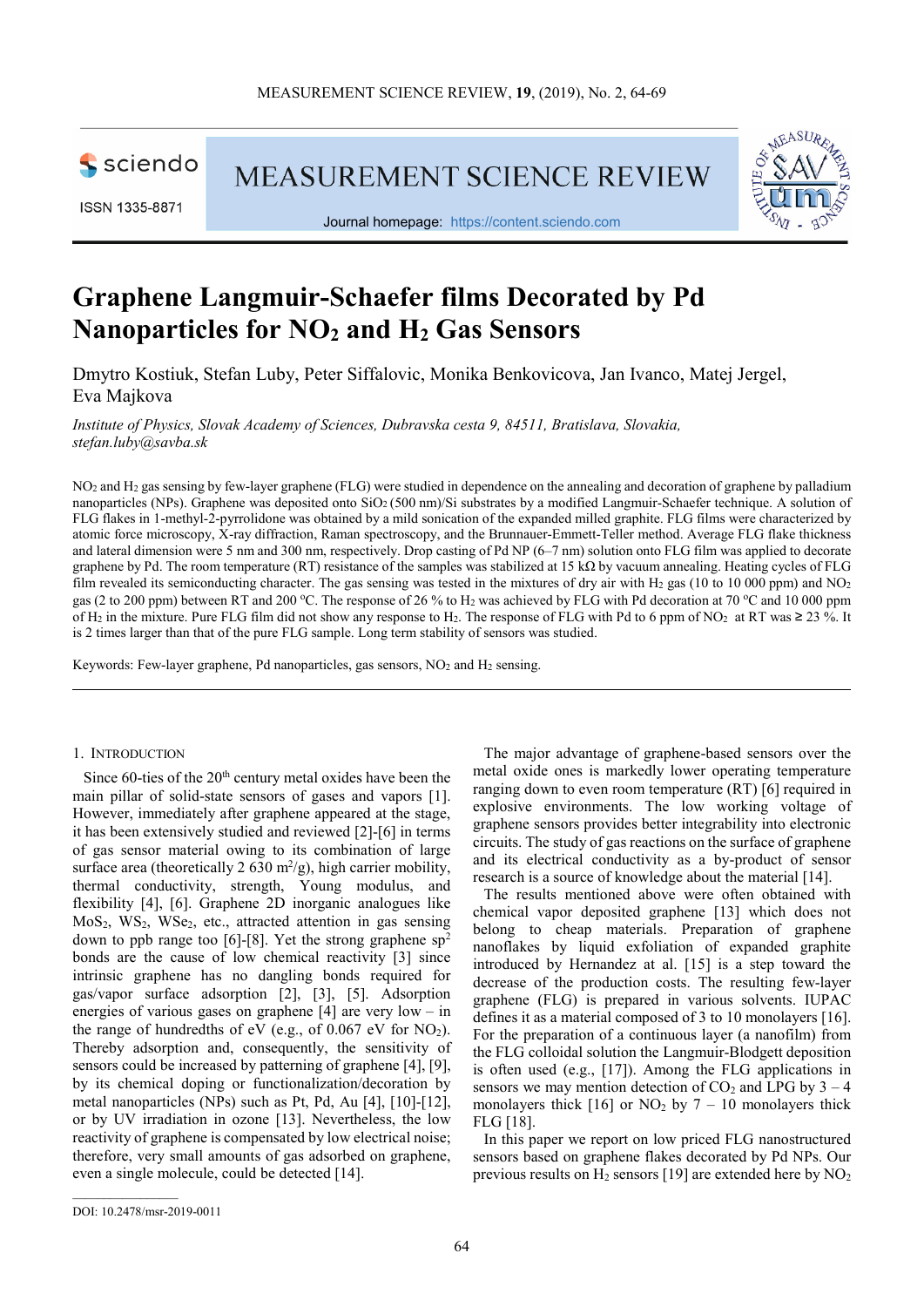sensing with the aim to compare the surface reactions of both reducing and oxidizing gas and to check the FLG conductivity type. The  $NO<sub>2</sub>$  sensing by graphene and metal oxide sensors [20] is compared here as well.

## 2. EXPERIMENTAL DETAILS

FLG solution was obtained by the liquid-phase exfoliation technique [15]. Commercially available expanded milled graphite [21] (SGL-Carbon, Germany) was used. After 1 min of microwave irradiation at 800 W it was sonicated 60 min at 200 W. 1-methyl-2-pyrrolidone was used as solvent. Initial concentration of graphite in solution was 10 mg/ml. Centrifugation at  $10^4$ g/10 min followed after overnight sedimentation. The resulting material with the concentration of 0.2 mg/ml was collected and kept 1 month in room conditions to allow the sedimentation of big particles.

FLG films were deposited onto  $SiO<sub>2</sub>(500 nm)/Si$  substrates by a modified Langmuir-Schaefer technique (LS) [22]. Here the substrate is submerged under the water pumped slowly from the trough while FLG sinks down onto the substrate. Then continuous arrays could be created. Prior to the deposition the substrates were irradiated by UV  $(\lambda = 254 \text{ nm}/15 \text{ min})$  to improve their hydrophilic character (the contact angle decreased from  $45^{\circ}$  to  $10^{\circ}$ ). The substrates were fixed in a sample holder with an angle around  $5^\circ$  with respect to the air/water interface. The FLG solution was dropped onto the interface in the high compression trough. The consecutive phases of the FLG LS film formation at the air-water interface monitored by the long focal length optical microscope are shown in Fig.1. At the beginning of the compression flakes group into islands uniformly distributed over the whole interface. With increasing surface pressure, the islands form a network which develops to a closed FLG film at the surface pressure of 38 mN/m (Fig.2.). At higher pressure the FLG film starts to collapse by overlapping of the FLG nanosheets. Above this pressure it is impossible to decompress the film to initial phases (islands or network) because of strong stitching of overlapped nanosheets.

After deposition the films were annealed up to 800  $\degree$ C in the vacuum of  $10^{-6}$  Pa. The resistance of the control samples was monitored in-situ using the Keithley source meter. Electrical contacts were made by silver paste compatible with vacuum ambient and temperature up to  $930\text{ °C}$  glued to the film. Contacts were made 5 mm apart at the periphery of the substrate completely covered by the measured sample.

FLG nanofilms were decorated by the spin-coating of colloidal Pd NPs covered by oleylamine surfactant (6–7 nm, PlasmaChem, 0.1 mg/ml in chloroform). We prepared several samples with different concentrations of NPs by multiple spin-coating cycles with a constant drop volume of 5 μl and rotation speeds of 10 or 75 rps. Scanning electron microscopy (SEM) analysis confirmed quite uniform distribution of NPs over the nanofilm surface with preferential location at the edges of flakes which are the chemically "hot" sites [23]. Decoration was followed by 30 min vacuum heating at  $350 \,^{\circ}\text{C}$  to remove the surfactant, i.e. to guarantee the electrical contact between NPs and graphene. Decorated Pd NPs/FLG samples were studied by SEM. It was found that at high rotation speed of 75 rps Pd deposited density was low –

around  $3 \times 10^{14}$ /m<sup>2</sup> (Fig.3.a)) while at 10 rps it was medium - $3 \times 10^{15}$ /m<sup>2</sup> (Fig.3.b)). This may be explained by the centrifugal force effect. Each additional spin-coating cycle at 10 rps increased the concentration of Pd NPs by  $3 \times 10^{15}$ /m<sup>2</sup>. After 4 cycles the full coverage by NPs at the concentration of about  $12 \times 10^{15}$ /m<sup>2</sup> was obtained (Fig.3.c)). This density will be denoted as high.



Fig.1. Successive phases of the FLG LS film formation at air/water interface:  $a$ ) – islands,  $b$ ) – network, c) – closed monolayer, d) – collapsed monolayer.



Fig.2. Surface-pressure isotherm in LS technique;  $a$ ) – islands, b) – network, c) – closed monolayer, d) – collapsed monolayer, similarly as in Fig.1.

The pure and Pd NPs/FLG films were analyzed also by atomic force microscopy (AFM), X-ray diffraction (XRD), the Brunnauer-Emmett-Teller method (BET), and Raman spectroscopy. For the BET measurement volumetric apparatus (Polymer Institute of SAS) with Ar adsorbate at 77 K was used. Experimental gas sensors – chemiresistors were prepared by contacting the sensor medium with silver paste as above. The resistance response was studied at a constant voltage of 2 V in mixtures from 10 to 10 000 ppm of  $H_2$  in dry air at 25, 50, and 70 °C and in mixtures from 2 to 6 ppm of  $NO<sub>2</sub>$  in dry air at 25, 100, and 200 °C. The sensor sensitivity was calculated as  $\Delta R/R_a$ , where  $\Delta R$  is the change of resistance in the gas mixture vs. resistance  $R_a$  in air. Depending on the type of conductivity of the sensing medium sensitivity gets a negative or positive sign for oxidizing or reducing gases, respectively, as it will be shown. The gas concentrations were preset by dissolving the tested mixture in oxygen flow using precise mass flowmeters. The reference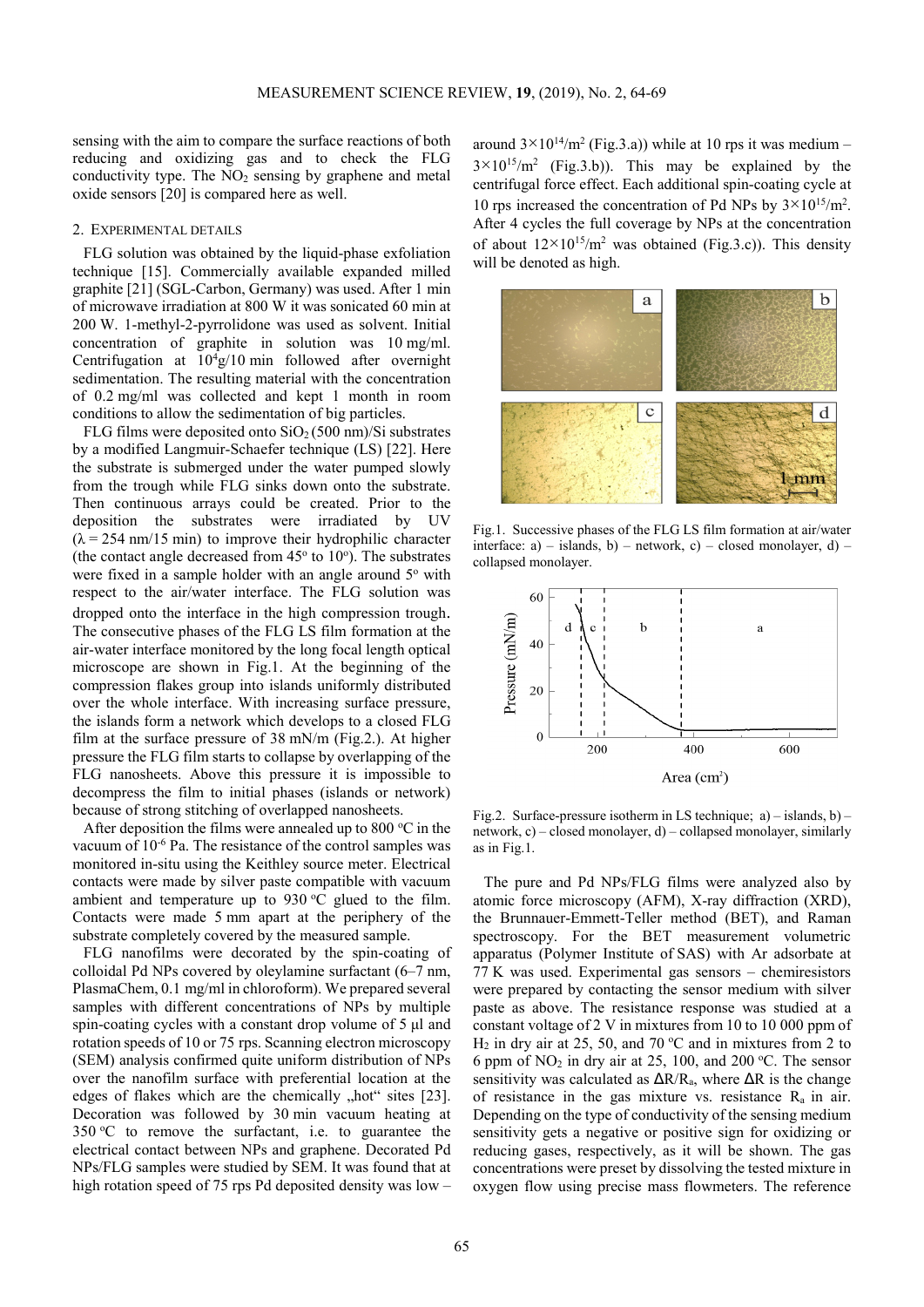FLG sample without Pd NPs was used in each measurement. During testing of sensors all R&D requirements on gas flow, mixture concentration, humidity and temperature were respected [20].



Fig.3. SEM images of FLG LS film decorated by Pd NPs with low a), medium b), and high c) densities obtained by spin-coating at 75 rps, 10 rps and 4 repeated cycles at 10 rps rotation speed, respectively.

#### 3. RESULTS

The prepared FLG nanofilms are continuous with rare substrate naked areas covering about 0.1 % of the surface. An average FLG flake thickness and their lateral dimensions were estimated from AFM analysis as 5 nm and 300 nm, respectively [19].

The thickness equivalent to  $10 - 15$  graphene monolayers was estimated by Raman spectroscopy. Typical D, G, and 2D graphene bands were found at  $1\,345 \, \text{cm}^{-1}$ ,  $1\,577 \, \text{cm}^{-1}$ , and 2 692 cm-1, respectively. From the lower intensity of D vs. G band relatively low density of defects in our samples is assumed. The intensity ratio  $I_{2D}/I_G$  < 1 corresponds to multilayered FLG deposit [19]. The XRD pattern of the FLG film (Fig.4.) exhibits a broad ripple suggesting a limited thickness of the FLG flakes restricted to few graphene monolayers. A shift of the ripple to smaller angles as compared to the principal 002 graphite diffraction indicates a swelling of the spacing between the monolayers from 0.337 nm in graphite to 0.404 nm in the FLG sample. From BET measurements it follows that the specific surface of our samples is from 8.5 up to 65.4  $\mathrm{m}^2/\mathrm{g}$ . It is much lower than the theoretical value  $2630 \text{ m}^2/\text{g}$  of the monolayer completely exposed to the ambient. The dispersion of values depends on

the penetration of gas into the interlayer spaces. Another precondition of higher BET values is a careful drying of the samples.

In situ resistance of pure FLG nanofilm was measured in the vacuum of  $10^{-6}$  Pa from RT up to 800 °C in a step-like mode (Fig.5.). At 300  $\degree$ C the first irreversible drop of the resistance from  $2 \text{ M}\Omega$  to  $100 \text{ k}\Omega$  was recorded. After sequential increase of the temperature up to  $800\degree\text{C}$  the resistance dropped down to about 6 kΩ. The value of about 15 kΩ was achieved after cooling to RT. This way the samples were stabilized as confirmed by the repeated temperature cycling between RT and 800 °C. Also, the initial noise was suppressed. From RT resistance and contact geometry the resistivity of graphene deposit was estimated using calculations and  $G(X, Y)$  function tabulated in [24]. Because of a two-contact measurement only an upper limit of 4 300 μΩcm was obtained. It can be compared with the resistivity of graphite 250 – 500 μΩcm and  $3\times10^5$  μΩcm parallel and perpendicular to the basal plane, respectively.



Fig.4. XRD pattern of FLG LS film.



Fig.5. Time development of the electrical resistance of the FLG LS film on  $Si/SiO<sub>2</sub>$  substrate at the vacuum  $(10^{-6}Pa)$  heat treatment.

Our next step was the gassensing measurement. During the exposure of FLG nanofilm to  $H_2$  and  $NO_2$  gases mixed in dry air the sensor resistance increased and decreased, respectively (Fig.6.a), Fig.6.b)). This is due to conduction electrons released from Pd-hydride at H<sub>2</sub> sensing (explained later) and, on the opposite, by capturing them by oxidizing  $NO<sub>2</sub>$  gas molecules (with high electron affinity of 2.28 eV as compared to 0.43 eV of oxygen) [25]. This points at the ptype conductivity of graphene. Let us mention that both pand n-type of graphene are reported in the literature and even the change of the type of conductivity was observed (e.g., [26]).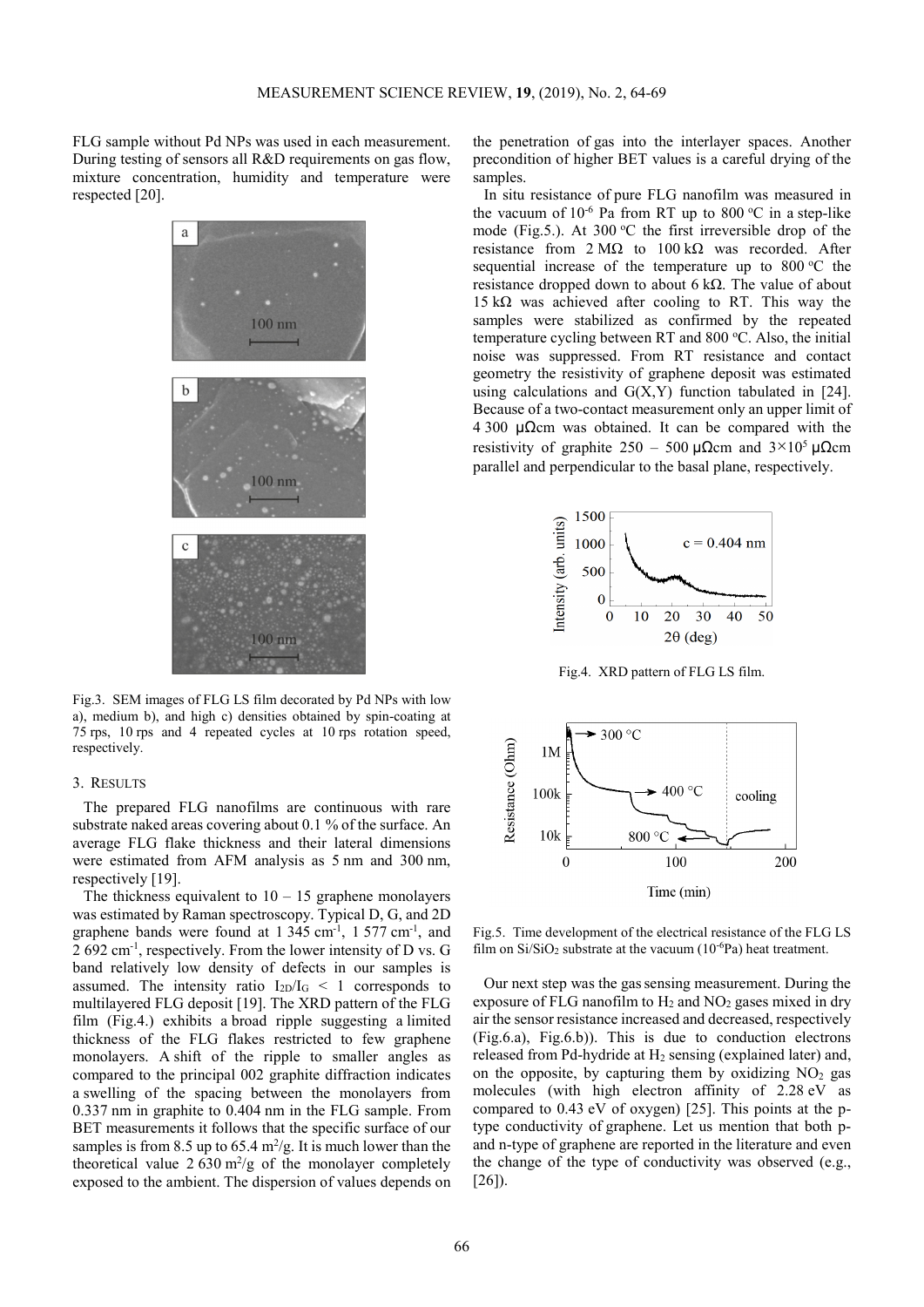Pure FLG film does not show any visible response to  $H_2$ , but addition of Pd NPs changes the behavior dramatically (Fig.6.a)). Here the chemical reaction between Pd and hydrogen must be considered. When  $H_2$  molecules get in touch with Pd NPs, they form palladium hydride  $PdH<sub>x</sub>$  with a lower work function than that of pure Pd. This forces electrons from Pd atoms to the FLG film and increases the resistance of the whole system [27], [28]. The saturated response of 12 % was observed at high concentration of Pd NPs (Fig.6.c)) and even with 10 ppm of  $H_2$  acceptable sensitivity of 4 % was recorded (Fig.7.a)).



Fig.6. Gas response of Pd decorated FLG LS film and pure FLG LS reference sample to 10 000 ppm of  $H_2$  gas a) and 6 ppm of  $NO_2$  gas b) at RT. Effect of Pd NPs concentrations on gas response to 10 000 ppm of H2 and 2 ppm of NO2 at RT are shown in Fig.c) and Fig.d), respectively. Volume is the amount of Pd NPs solution applied onto the FLG nanofilm by spin-coating.



Fig.7. Sensitivity of Pd NPs decorated FLG LS film at different concentrations of  $H_2$  a) and NO<sub>2</sub> b) at RT.

At higher temperatures the reaction accelerates and the response to 10 000 ppm of  $H_2$  increases up to 26 % at 70 °C (Fig.8.a)). Moreover, the recovery of sensor is faster because also the decomposition of the  $PdH<sub>x</sub>$  into hydroxyl and humidity is faster. Therefore, contrary to the  $NO<sub>2</sub>$  sensing, nitrogen flow was not effective to recover the  $H<sub>2</sub>$  gas sensor (Fig.9.a)).

Our sensors show a stable repeating cycle (Fig.10.a)). The baseline is growing only slightly. Response and recovery times are about 5 and 15 min, respectively.



Fig.8. Gas response to 10 000 ppm of  $H_2$  a) and 6 ppm of  $NO_2$  b) at various working temperatures.



Fig.9. Recovery of the Pd NPs/FLG sensors after RT exposure  $10\,000$  ppm of  $\text{H}_2$  a) and 200 ppm of NO<sub>2</sub> b).



Fig.10. Dynamic response of the FLG sensor with high density of Pd NPs and of pure FLG reference sample at repeated expositions to 10 000 ppm of H<sub>2</sub> at 70 °C a) and 6 ppm of NO<sub>2</sub> at RT b) at the voltage of 2 V.

Pure FLG film sensors show certain response to  $NO<sub>2</sub>$  and by Pd decoration it is doubled to 23 % (Fig.6.b)). The saturated response to 2 ppm of  $NO<sub>2</sub>$  at high concentration of Pd NPs (Fig.6.d)) was 16 %. As expected, with growing  $NO<sub>2</sub>$ concentration the response increased (Fig.7.b)).

Higher operating temperatures accelerate the desorption of NO2 from the surface of FLG flakes and the sensor response decreases (Fig.8.b)). Obviously, in this case, where only adsorption and desorption processes are involved, the sensor could be recovered either in nitrogen, oxygen or air (Fig.9.b)). Here the repeating cycle is less stable (Fig.10.b)) and it increases. The picture is similar for both pure FLG and Pd NP decorated samples, thus, the influence of Pd NPs might be excluded. The absorption of NO<sub>2</sub> molecules between the layers of multilayered FLG flakes might be an explanation. The response and full recovery times of our sensors are up to 40 min and 100 min, respectively, in this case.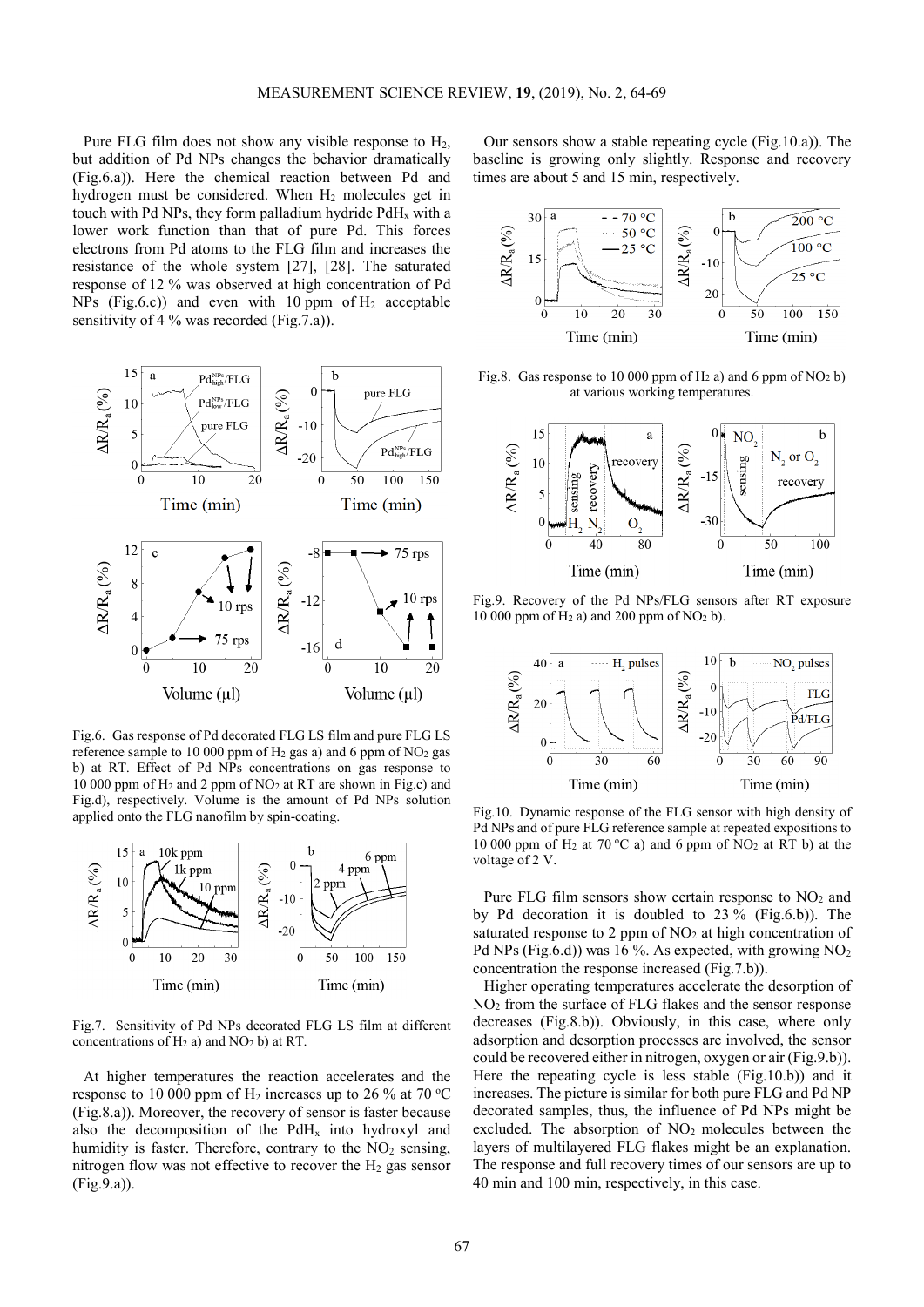The long-term stability of Pd decorated sensor response to NO2 in air was studied as well. After 6 months the sensor signal decreased by  $15 - 20$  %. The decrease of sensitivity might be attributed to the oxidation of Pd NPs.

# 4. DISCUSSION

Many types of graphene materials are used nowadays for gas sensor preparation. Among them the FLG graphene could be prepared in a simple way, in sufficient quantities and without any complications with contacts formation. On the other hand, its properties differ from single layers or bilayers of graphene or very thin samples prepared either by micromechanical cleavage [6] or by epitaxy [27]. FLG samples show certain level of noise before high temperature stabilization, which can be attributed to the structural defects. Their concentration is not too large regarding the Raman spectra [19], nevertheless, it should be higher in material prepared by ultrasound disproportionation than in the case of mechanical cleavage. The annealing of defects is documented by the irreversible decrease of the sample resistance. Especially 1/f noise depends on the density of crystal defects [2].

Decoration of gas sensors by Pd or Pt is a standard approach to improve the sensor sensitivity or selectivity used for many years with metal oxides [29], [30] and recently also with graphene [5], [9], [10]. Among the mechanisms of improving the sensitivity of sensors by metallic additives the most frequent are: a) electronic effects, b) enhancement of gas adsorption combined with spillover effect, c) catalytic increase of the rate of reaction of gas on the sensor surface, d) growth of the adsorption on the surface by coarsening/roughening process. Having in mind the lower effectivity of low density Pd coverage for increasing the sensor response to  $NO<sub>2</sub>$  gas (Fig.6.d)) the mechanism b) (spillover effect) is less probable. The decrease of the sensor response with increasing temperature favors mechanism d). It should be mentioned that with graphene sensors of hydrogen decorated by Pd and Pt ([5] and [9], respectively), electronic mechanisms are assumed, similarly as in the case of Pd decorated graphene for  $NH<sub>3</sub>$  monitoring [10], where the response was also improved. However, with the same sensor the response to  $NO<sub>2</sub>$  due to Pd presence was smaller. In our H2 sensing we favor the mechanism of palladium hydride formation. But Pd influence upon gas sensing is a complex one and electronic mechanism of the Pd action must be considered also in our case.

We should admit also that the sensor response expressed as a ratio of currents measured with and without the monitored gas of our, but also other graphene sensors, is lower than in the case of metal oxides with high resistance. There, the smaller currents are more influenced by gas adsorption. In more conductive graphene sensors these changes are smaller. Nevertheless, both types of devices are comparable in terms of sensitivity being in the ppm – ppb range [31]. The mutual sensitivities of our sensors to  $H_2$  and  $NO_2$  in this paper cannot be compared because of different mechanisms of sensing.

Finally, let us mention that the BET specific surface areas of graphene samples prepared by various methods differ considerably and they are much lower than the theoretical maximum of  $2630 \text{ m}^2/\text{g}$ . Some typical data between 300 and 1 000 m<sup>2</sup> /g are reported in [32]. This is because as-prepared graphene easily agglomerates due to the large surface area and surface energy. With graphene for lithium-ion batteries obtained by exfoliation of graphene oxide and consisting of 4-layer sheets the surface area was  $492.5 \text{ m}^2/\text{g}$ , [33]. In our case the graphene flakes are thicker, about  $10 - 15$ monolayers, and that may be the reason of lower surface area values measured here. The structure composed of flakes with boundaries between them explains the measured resistivity of the material which is of the same order of magnitude as the resistivity of graphite.

## 5. CONCLUSIONS

The FLG sensors decorated by Pd NPs proved to be sufficiently sensitive to both  $H_2$  and  $NO_2$  gases at the concentration of 10 000 ppm and 6 ppm in dry air, respectively, even at RT. The application of sensors at RT is a considerable advantage of graphene vs. metal oxide devices. The mentioned sensitivities are of practical interest in hydrogen energy management or in environment protection. The upper limit of Pd NP density corresponding to the saturation of sensor response was determined. A big advantage of graphene is its excellent stability due to strong sp<sup>2</sup> bonds. However, the decoration with reactive metals, like palladium, may be a reason for the slow long-term drift of sensor properties. The defect density of as-deposited FLG could be suppressed by annealing, thus decreasing the electrical resistance and also initial noise level. The highfrequency measurement might be applied in further studies to explain the electrical conductivity of FLG films composed of flakes. The relatively slow sensor recovery at the  $NO<sub>2</sub>$  sensing may be caused by the penetration of gas molecules into the inter-flake spaces. Faster recovery at the  $H<sub>2</sub>$  detection is due to different mechanisms of sensing based upon the Pd surface chemical reactions. Because of high graphene conductivity the sensor response expressed as a ratio of currents measured with and without the monitored gas is smaller as compared to metal oxide devices. But in terms of low detection limit both types of sensors are comparable.

### ACKNOWLEDGEMENT

The work was supported by grants of the Slovak Research and Development Agency 14-0891 and 15-0641 and by grant agency VEGA Bratislava, project No. 2/0081/18. The help with BET measurement by Dr. I. Novak (Polymer Inst. SAS) is acknowledged.

#### **REFERENCES**

- [1] Seiyama, T., Kato, A., Fujiishi, K., Nagatani, M. (1962). A new detector for gaseous components using semiconductive thin films. *Analytical Chemistry*, 34, 1502-1503.
- [2] Basu, S., Bhattacharyya, P. (2012). Recent developments on graphene and graphene oxide based solid state gas sensors. *Sensors and Actuators B*, 173, 1-21.